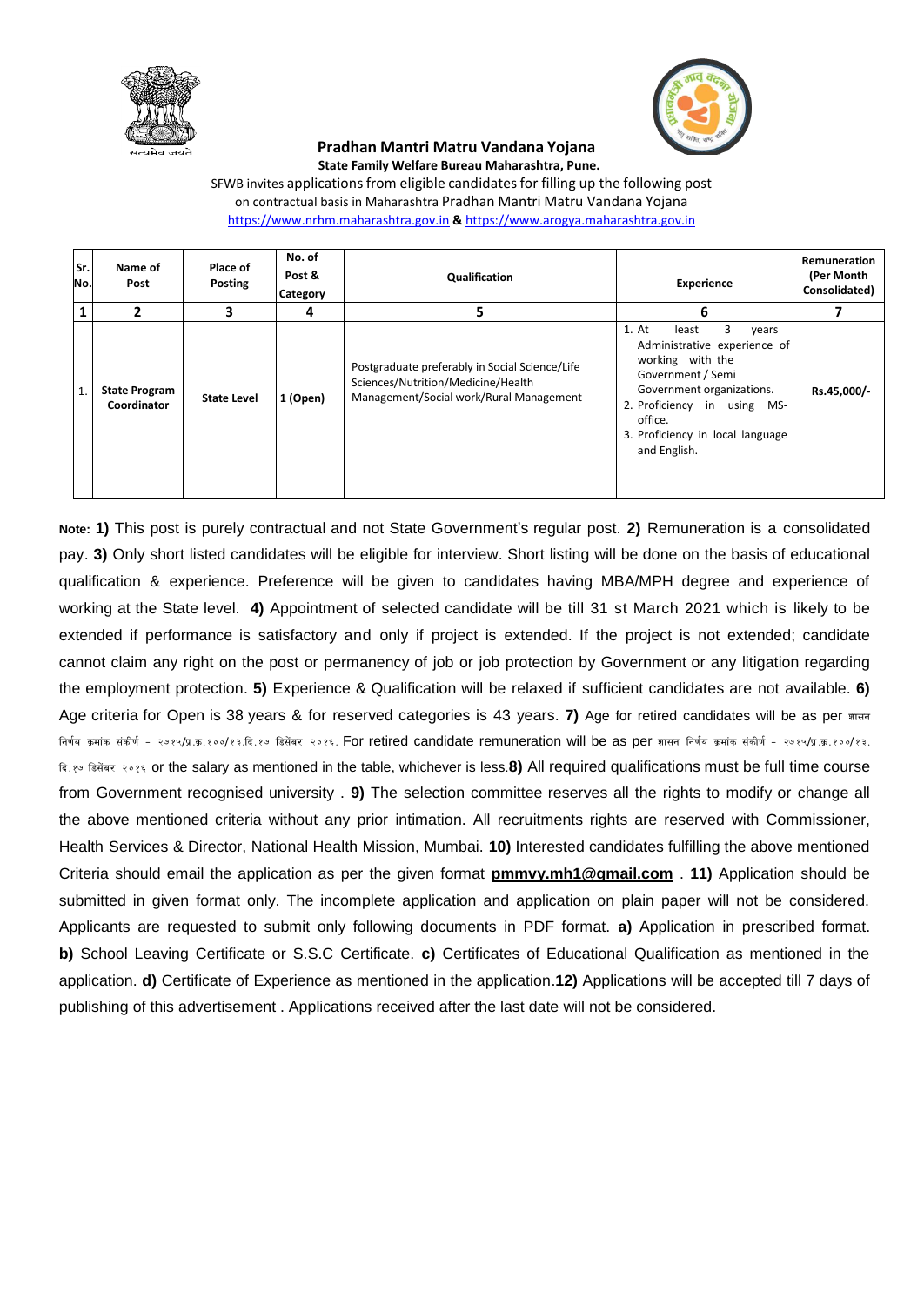## **Pradhan Mantri Matru Vandana Yojana Application form State Family Welfare Bureau Maharashtra, Pune.**

# *(All fields in the forms are mandatory to be filled. An incomplete form submitted will be treated as rejected.)*

| Exact Name of Position applied for: State Program Coordinator - PMMVY        |                         |                               |                                                              |  |
|------------------------------------------------------------------------------|-------------------------|-------------------------------|--------------------------------------------------------------|--|
| Name:                                                                        | <b>Applicants Photo</b> |                               |                                                              |  |
| Father's / Husband's Name:                                                   |                         |                               |                                                              |  |
| Date of Birth (DD/MM/YYYY):                                                  | <b>Blood Group:</b>     | Gender:                       |                                                              |  |
| <b>Marital Status:</b>                                                       | <b>Nationality:</b>     | <b>Religion:</b><br>Category: | <b>Applying for</b><br>which category                        |  |
| Address / Contact Details: (Name of the District and Pin code is compulsory) |                         |                               |                                                              |  |
| <b>Address (Present):</b>                                                    |                         |                               | Address (Permanent): (Write Same if same as Present Address) |  |
| State:                                                                       |                         |                               |                                                              |  |
| Pin:                                                                         |                         | State:                        |                                                              |  |
| <b>Contact No:</b>                                                           |                         | Pin:                          |                                                              |  |
|                                                                              |                         | <b>Contact No:</b>            |                                                              |  |
| <b>E-mail Id for Correspondence:</b>                                         |                         |                               | Alternate E-mail Id for Correspondence (If any):             |  |

| Languages Known:<br>(Write "Y" / "N") | <b>English</b> | Hindi | Marathi | <b>Others (Please Specify below)</b> |
|---------------------------------------|----------------|-------|---------|--------------------------------------|
|                                       |                |       |         |                                      |

Computer Proficiency:

#### Academic / Professional Education Summary: (Starting from most recent)

| From<br>(MM/YY) | To<br>(MM/YY) | Degree / Diploma | university / Institute | Specialization /<br><b>Subjects</b> | <b>Final Year Total</b><br>Marks &<br><b>Obtained Marks</b> | <b>Final Year</b><br>Percentage |
|-----------------|---------------|------------------|------------------------|-------------------------------------|-------------------------------------------------------------|---------------------------------|
|                 |               |                  |                        |                                     |                                                             |                                 |
|                 |               |                  |                        |                                     |                                                             |                                 |
|                 |               |                  |                        |                                     |                                                             |                                 |
|                 |               |                  |                        |                                     |                                                             |                                 |
|                 |               |                  |                        |                                     |                                                             |                                 |